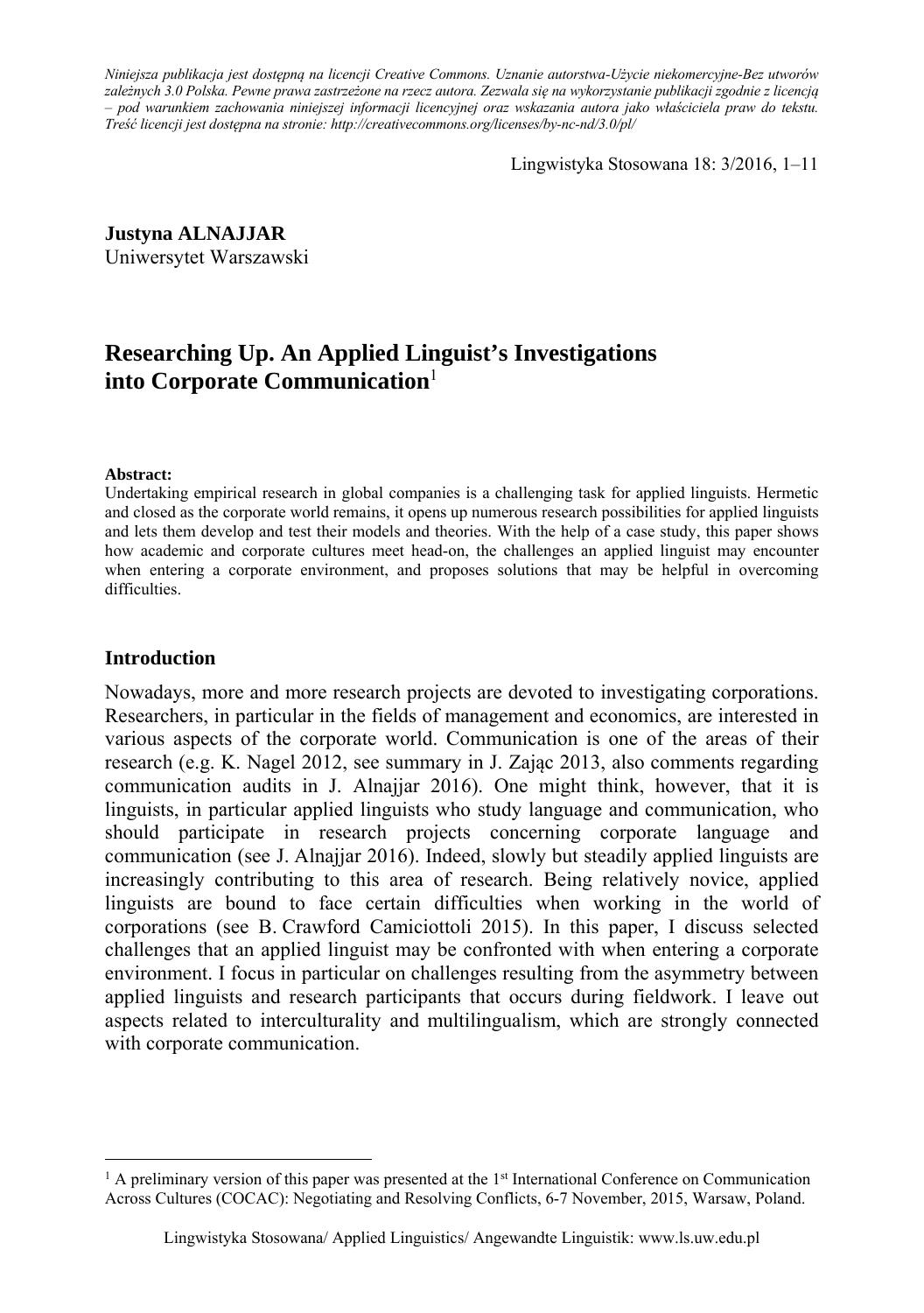#### **1. The Corporate World vs. The Academic World**

The corporate world and academic world inevitably differ. It is widely perceived that this differentiation is related to the fact that both worlds continue to develop their own cultures. The terms "corporate culture" and "academic/university culture" are often captured under "organisational culture", defined by G. Hofstede as "the collective programming of the mind that distinguishes the members of one group or category of people from another" (G. Hofstede 2001: 9). According to G. Hofstede, representatives of various cultures or groups can be distinguished on the basis of specific practices that they develop over the course of time, when working together on specific tasks. Practices are repetitive and enable the development of organisational standards that new members can learn with time. Practices encompass rituals, heroes, and symbols (G. Hofstede 2001: 394–395). Symbols refer to words used (either in a general or specialist language), gestures, pictures, and objects that have a specific meaning for the representatives of a given culture (G. Hofstede/ G.J. Hofstede/ M. Minkov 2010: 8). Heroes are dead or living, real or imaginary persons who represent certain features important within a given culture, whereas rituals are collective activities within a given culture, "socially essential" to achieve certain goals, such as greetings and social ceremonies. Rituals can also refer to discourses, i.e. to "the way language is used in text and talk, in daily interaction, and in communicating beliefs" (G. Hofstede/ G.J. Hofstede/ M. Minkov 2010: 8–9). Undeniably, in the case of academic culture and corporate culture, representatives perform work based on specific practices that differ to a high degree as a result of, above all, the various goals pursued in academia and in the corporate world. Whereas scholars are in the main interested in conducting research and transferring the results to society by providing education to future employees, boards of directors in corporations aim at yielding profit. In addition, companies' representatives attempt to develop tangible standards that they often write down so that it is easier to learn and perform repetitive tasks more efficiently. Research process, on the other hand, can hardly be captured in a list of prescribed rules that are, to a certain extent, intuitive. This may be depicted as an exhausting trekking tour, as presented in Figure 1 (see E. Harburg 1966: 470, cf. C. Riemer 2014: 17 and The Island of Research: online).

Research conducted by applied linguists is no exception. Indeed, an applied linguist begins his or her research journey at the *bay of literature* by reading a number of scholarly texts, and then enters the *city of hope.* In order to reach their final research aim, the applied linguist usually deals with designing an adequate research process, collecting, coding, analysing, assessing, and interpreting data. It should be stressed, however, that even within one research field or discipline – the example here being applied linguistics – there is no consensus as to which theories, methods, research design are best suited to (applied linguistic) investigation (see e.g. C. Coffin/ Th. Lillis/ K. O'Halloran 2010: 1).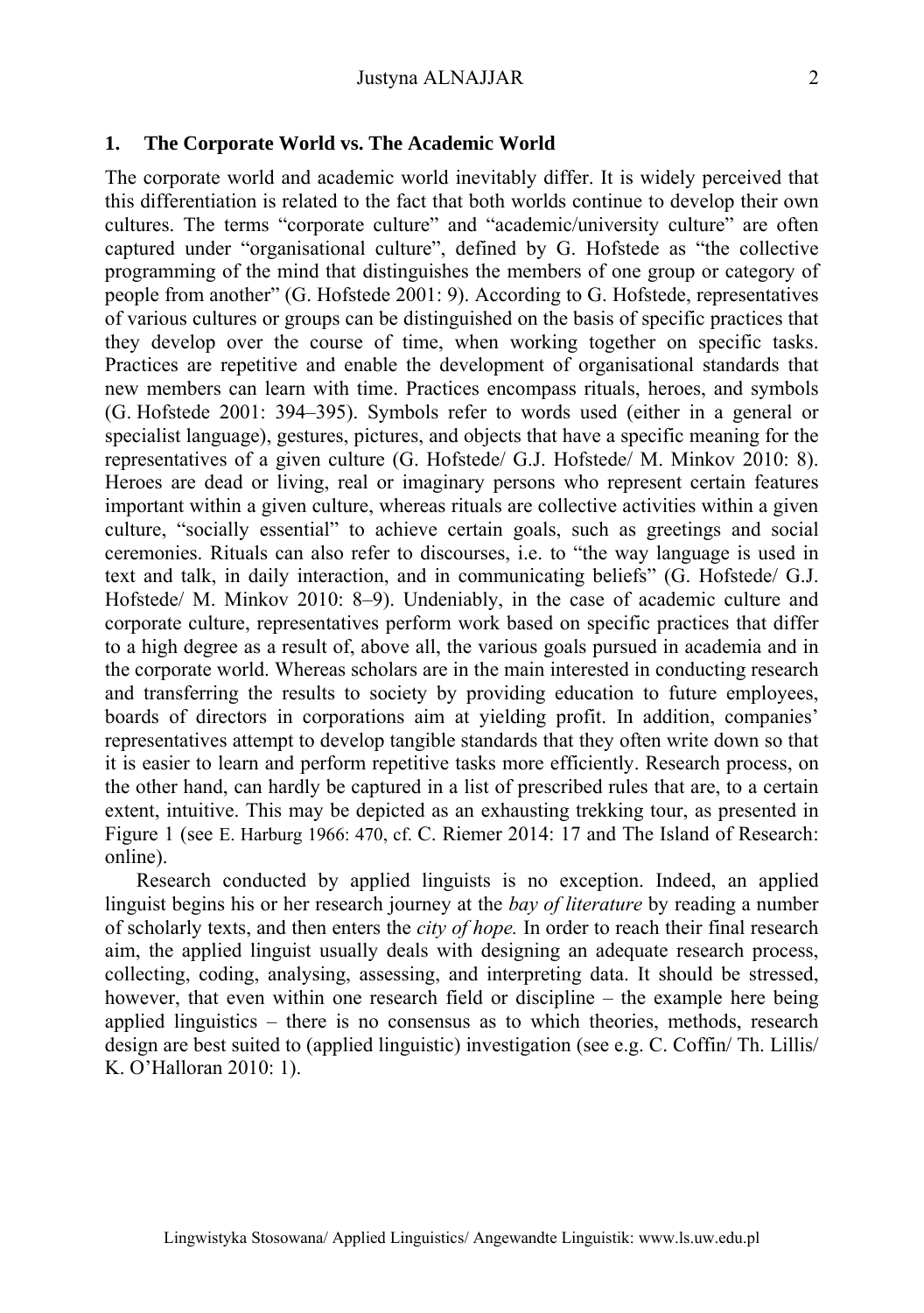

*Figure 1: The Island of Research (E. Harburg 1966: 470, cf. The Island of Research: online)*

Similarly, it may be noted that corporations differ and no two corporations are identical or conduct their business in precisely the same manner. Therefore, in this paper I will not focus on pointing out the differences between the two cultures in general. Instead, I will discuss in more detail what happens when applied linguists who are interested in researching *actual* corporate communication and corporate speak/language, enter (or attempt to) a corporate world to discover more and ultimately aim to have some impact upon corporate language and communication problems, and to subsequently enrich academic curricula. Aspects of undertaking research in corporate settings will be discussed here from the perspective of an applied linguist who conducted research into business communication audits (see J. Alnajjar 2015, 2016) in order to inform the conducting of communication audits from a linguistic perspective, and thus was obliged to gather data and spend some time in selected companies. The focus will be on collaboration between an applied linguist and corporate representatives throughout the research process.

#### **2. Research Project**

The research project into business communication audits in global corporations aimed in particular at defining communication audits, describing the communication audit process, in addition to specifying methodology and techniques for carrying out communication audits. It was conducted from a linguistic perspective with a focus on intercultural and interlingual communication in global virtual teams. In order to arrive at a successful conclusion, it was pivotal to gather authentic data. It was decided that for this purpose the best option would be a research process in the form of a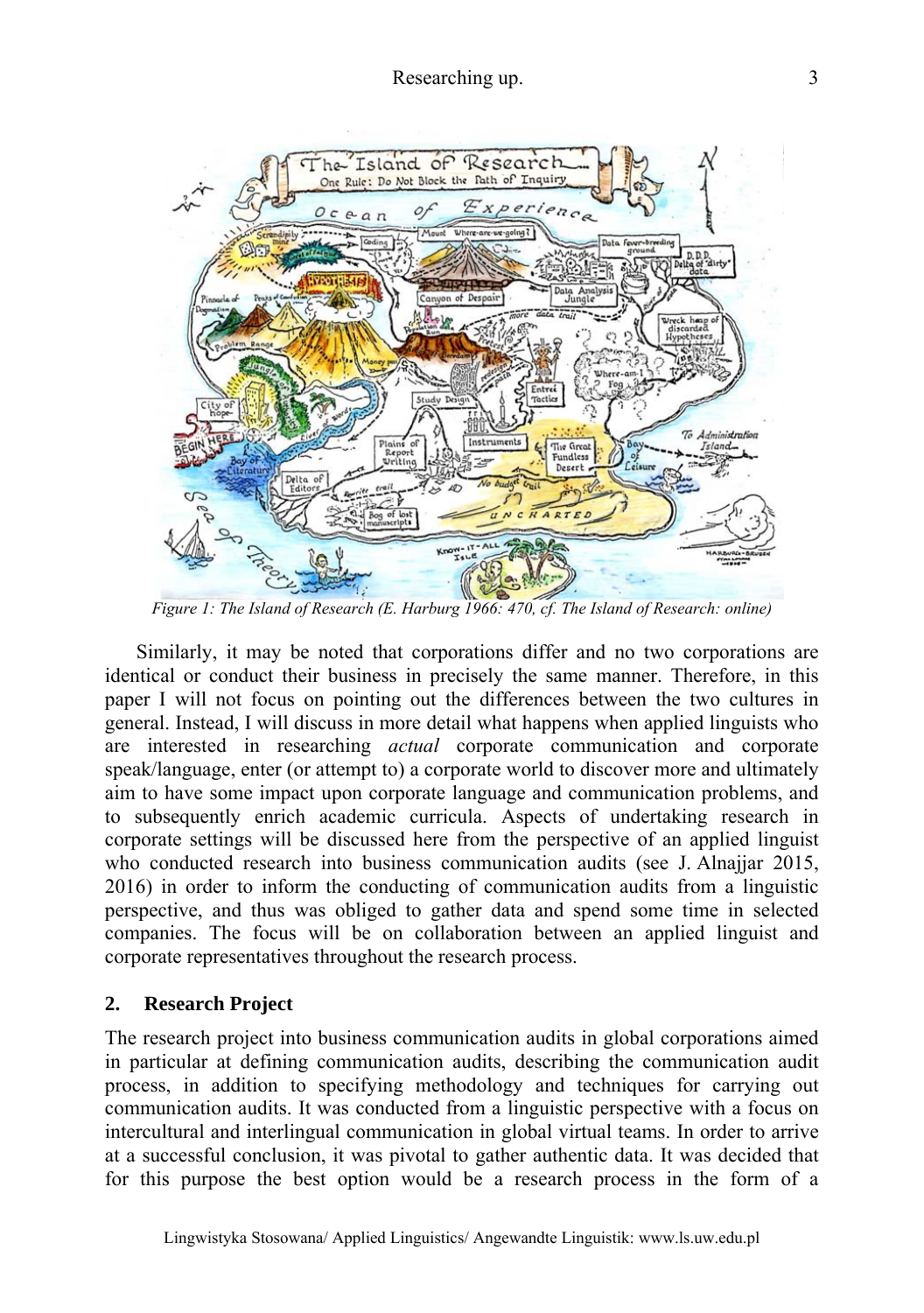multiple/collective case study. In other words, the research project consisted of particular, qualitative cases, i.e. project teams were selected to provide an insightful picture of how communication audits in international project teams can be conducted in practice. The aim of the research project was to devise an analytical generalisation, more specifically communication audit model and procedures (J. Alnajjar 2016). From a researcher's point of view, every case study consisted of six stages:

- 1. Contact with the company;
- 2. Collecting information about the company and the project team to be audited;
- 3. Contact with the project team;
- 4. Interviews and observations, collecting language data;
- 5. Data compiling, processing, analysing, and interpreting;
- 6. Reports, presentation, discussion.

In short, I first established contact with project-based companies and collected information about them via documents, interviews, walk-arounds. Establishing a general knowledge about the companies' policy, specific goals, etc., and having secured top management's support for my research project, I moved on to initiate contact with the project teams within these companies, whose communication I was intending to investigate. At the beginning, I usually introduced myself in a letter addressed to the project team that was delivered to the entire team by a representative of top management, explaining the reasons for the collaboration with the researcher and "introducing" the researcher to the project team. Next, I discussed various issues with the project managers, who then arranged meetings and interviews with project team members for me. Together, we also fixed dates during which I could conduct observation in situ and over the phone. I also received selected email communication between the team members, which I could sort, code, analyse, and interpret at a later stage, in tandem with data from the interviews and observations that had to be transcribed. Finally, I compiled a linguistic report from each case study, presented the research results to the teams and/or managers, and discussed selected points with them. The research work during the stages above was much more complex than this brief outline suggests. However, it would be impossible to present all aspects within this paper. I provide full details in J. Alnajjar (2016). Here, I would like to focus on specific aspects of this work that posed particular difficulties due to the asymmetry (inequality) between the applied linguist and the research participants.

# **3. Applied Linguist's Role(s)**

Based on the description of the research project (Section 2), it may be deduced that when researching corporate communication, an applied linguist must conduct both linguistic analysis and fieldwork. While it is clear that in order to research communication, an applied linguist will carry out text and/or discourse/conversation analysis and investigate selected aspects of collected texts/discourses (see e.g. J. Spitzmüller/ I. H. Warnke 2011), the issue of how fieldwork should be organised is less obvious. Therefore, in this paper I focus, in particular, on aspects of fieldwork, essentially ethnographic in nature, as it should provide a certain degree of understanding into the internal structure and corporate culture of the business entity under study. Fieldwork enables an applied linguist to comprehend the (dynamic)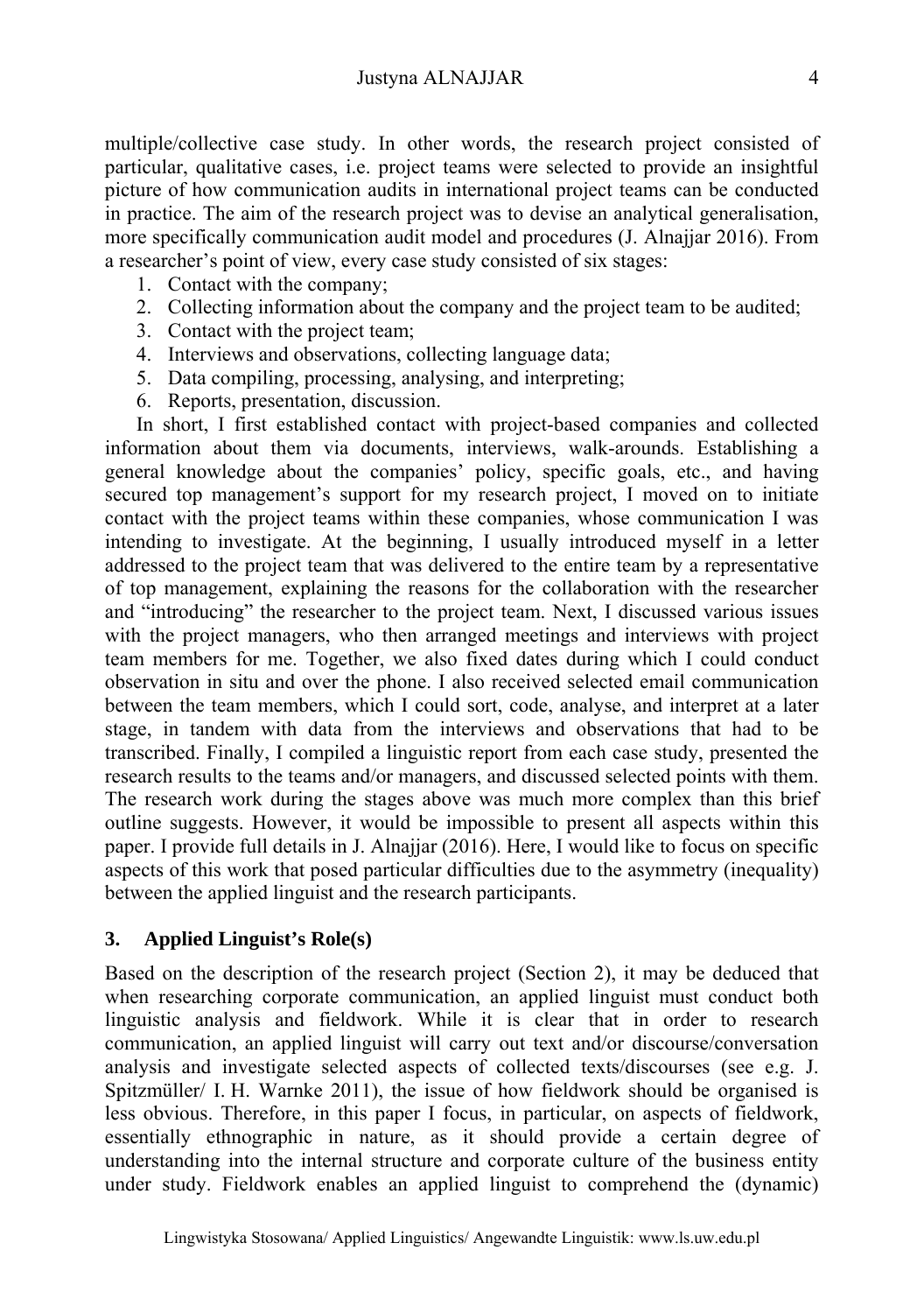#### Researching up. 5

context of the communication under investigation (so-called contextualisation), providing the detail necessary to make links between meaning and social relations, interactional histories, and institutional regimes (B. Rampton 2010: 236). B. Rampton situates such fieldwork within the constraints of linguistic ethnography and claims that linguistic ethnography investigates "communication within the temporal unfolding of social processes that involve" (1) persons, (2) situated encounters, in addition to (3) institutions, networks, and communities of practices (ibid.). Following B. Rampton, these three elements, characterised by a number of details, are strongly interlinked (ibid., see also F. English/ T. Marr 2015: 9). Similarly, ethnographers of communication attempt to understand people's language, communication, and their social practices in communities of practice (J. Kaplan-Weinger/ Ch. Ullman 2015: 19). Without dwelling on the differences and similarities between linguistic ethnography and the ethnography of communication, it may be noted that in order to provide a detailed picture of *actual* communication within a corporation, the ethnographic approach is of great help (B. Crawford Camiciottoli 2015: 75–76). Therefore, it can be concluded that an applied linguist undertakes two roles when investigating corporate communication. He or she is on the one hand discourse analyst, and on the other hand linguistic/communication ethnographer. The former relates to analysing and interpreting language data, whereas the latter concerns fieldwork, collecting data, and studying cultural and contextual aspects of communication. Although, it should be noted that scholars dealing with linguistic ethnography capture both discourse analysis and ethnography:

They [researchers employing linguistic ethnography – J.A.] use ethnography to 'open up' linguistic analysis and linguistics to 'tie down' ethnographic insights … To achieve this, they draw upon a wide variety of linguistic and discourse analytic traditions (for example, conversation analysis, textual analysis, quantitative variation analysis, corpus analysis, social semiotics) in combination with ethnography. This process of 'opening up' and 'tying down' may well distinguish linguistic ethnography. (S. Shaw/ F. Copland/ J. Snell 2015: 9)

Let us now focus on the challenges of the applied linguist's fieldwork and possible solutions to these challenges (Section 4).

# **4. Dealing with Researching Up in the Field**

Incorporating fieldwork in the investigation of corporate communication is helpful when carrying out text and discourse analysis, and subsequently comprehensively informing the linguistic body of knowledge. There are, however, numerous obstacles and points to consider when working in the field, discussed in more detail below. These mainly relate to asymmetry/inequality between the applied linguist and the companies' representatives, which according to B. J. Warneken and A. Wittel (1997) can be called "research up" (see also "studying up" in F. Breuer 2011: online). Such asymmetry is bound to develop as an applied linguist offers to investigate communication that according to corporate representatives "works fine" and does not need to be optimised in any respect. What is more, corporate representatives rely on facts, clear answers and solutions delivered at a fast pace and promising financial profit. An applied linguist can hardly meet the expectations of such a highly profitoriented corporate environment. The linguistic approach to communication that an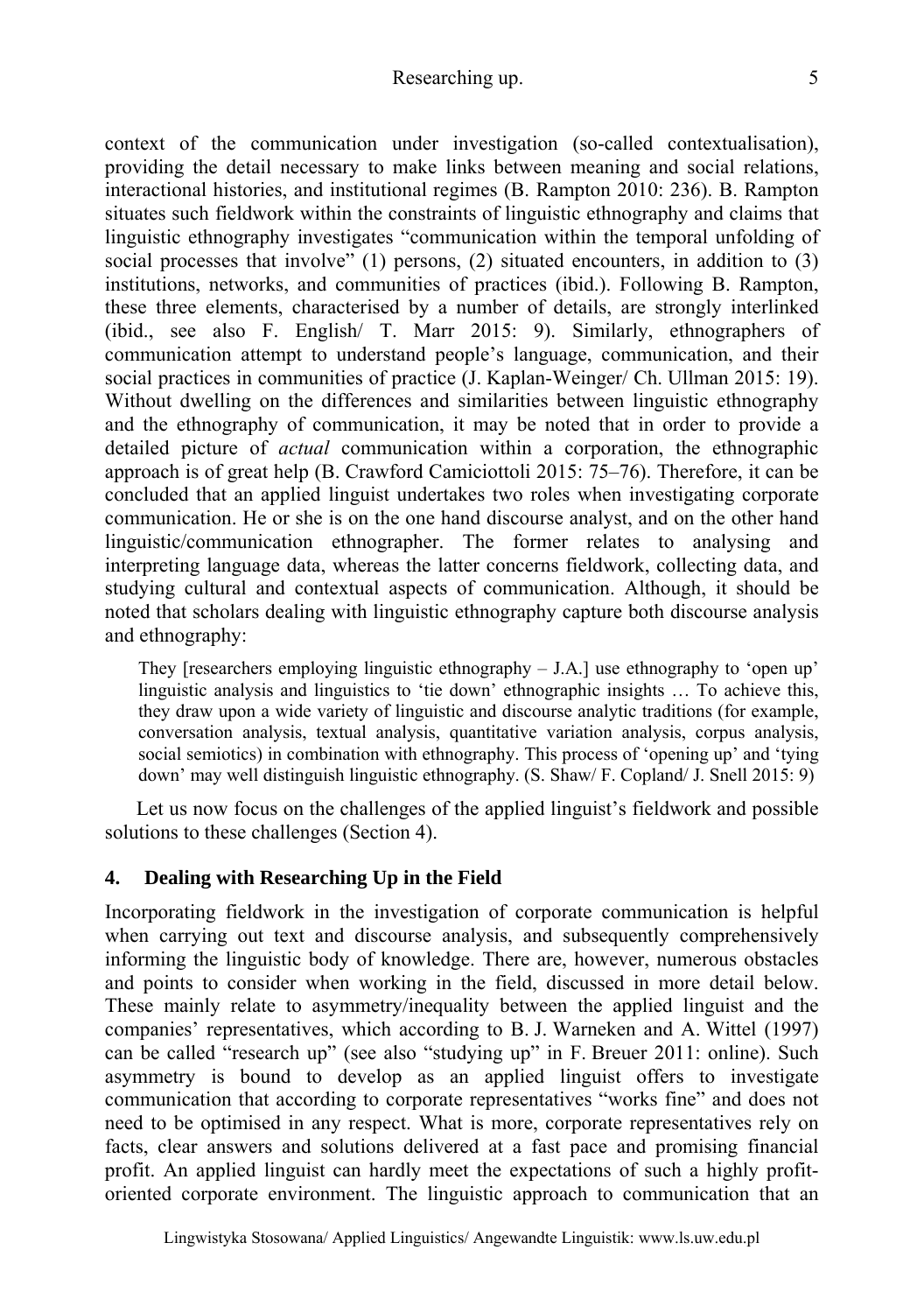applied linguist offers (based on observations, interviews, text analysis, amongst other things) is usually regarded by professionals as slow and, above all, without immediate financial profit. Professionals are often also sceptical about the research results and the possibility of measuring communication, which is in fact immeasurable. Some consider linguistic intervention to be unnecessary or even disturbing in a dynamic corporate environment. Therefore, it is not surprising that an applied linguist and their work are not given any priority. This is reflected, for example, in the applied linguist's emails and phone calls, necessary to contact the company's representatives, being ignored. In short, the first challenge of an applied linguist intending to investigate communication in global corporations is to obtain access to the field itself and ensure the support of top management for the entire research process.

# **Challenge 1: Acceptance by top management**

Before being able to start working in the field, it is necessary to secure top managers' acceptance for the research project. For an applied linguist interested in conducting a research project into corporate communication, it is exceptionally difficult to be taken seriously by top management. As mentioned above, linguistic work is usually viewed as superfluous and not promising any financial profit.

#### **Possible solution**

It is helpful to contact top management through a mutual contact often called "gatekeeper". A gatekeeper can be a friend, a friend of a friend or colleague. A gatekeeper can also emerge from chance encounters (see T. Rapley 2007: 43). They are usually a member of management and will facilitate contact with top management. The gatekeeper may be viewed as a "spokesperson" for the linguist in conversations with other members of the company (ibid.), convincing other corporate representatives of the potential profit linguistic research can bring. In short, contact with senior management is usually made possible through the personal relation with a gatekeeper who ensures that it is worth trusting the linguist and letting him or her conduct research tasks within the company. It should be added that at the initial stage, the gatekeeper also acts as a "key participant" by explaining various things related to the company in question to the linguist (see J. Kaplan-Weinger/ Ch. Ullman 2015: 67).

# **Challenge 2: Access to the field**

As mentioned above, when establishing contact with the company, researcher's questions, requests, and messages may go unanswered, even though top management has allowed access to the field and pledged their support. Therefore, an applied linguist is forced to send a number of polite reminders in order to discuss various issues relating to investigating communication. This can delay the start of the research process. In the case of the communication audits carried out in my research, this delay was around five months. Employees of the HR department and lower management appeared to not know how to deal with a linguist and above all, who should answer the questions related to the research project or how much information may be revealed and by whom.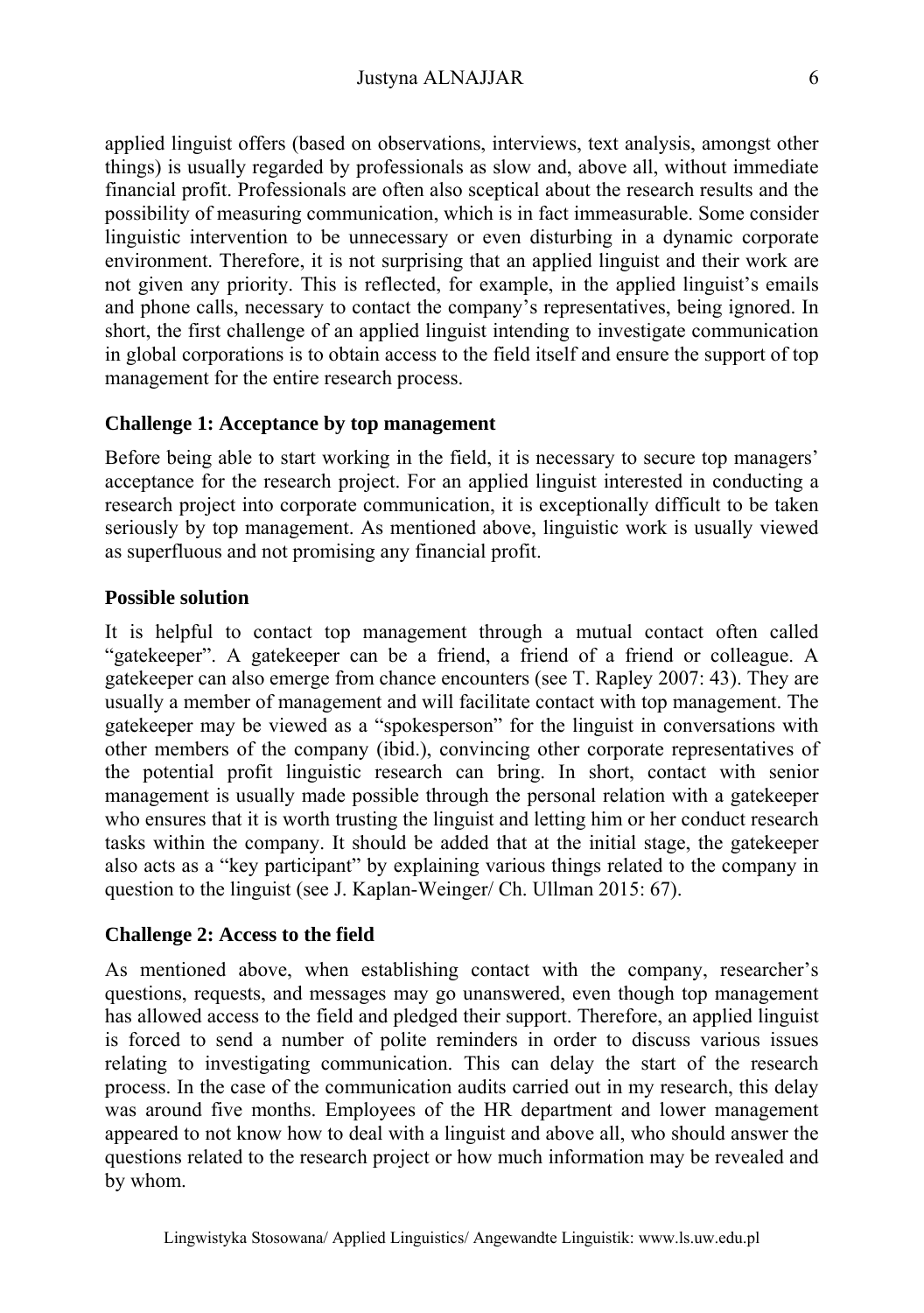# **Possible solution**

In order to access the field, a great deal of patience must be employed. An applied linguist should not be discouraged by unanswered emails or conversations revealing hardly any relevant information. In order to speed up the process, it is worth getting in touch with the gatekeeper, who might help to encourage other employees to collaborate with the linguists in a more active way. It may also be useful to copy the gatekeeper's email address to all messages sent, emphasising to the addressee that top management supports the research process and has authorised the researcher to be informed about various issues related to selected aspects of corporate communication.

# **Challenge 3: Acceptance by actual informants (and respondents)**<sup>2</sup>

Having obtained general information relating to a given company and secured the support of top management, it may still be problematic for an applied linguist to be accepted by the actual informants of the study. They will usually wish to know directly why they are obliged to participate, what the purpose of the study is, and what advantages they may gain from it. They may also have fears and reservations related to, for example, retaining their post, if during the research process their mistakes were to be revealed. For the researcher, this usually means, amongst other actions, repeatedly explaining the aims of research, answering a number of questions that have already been answered, discussing organisational issues over again, convincing informants of the usefulness of the investigation, and, above all, ensuring confidentiality. At the same time, it is necessary for the linguist to develop rapport with informants in order to arrive at trustworthy results. All this not only costs time but also means that the researcher is required to develop certain soft skills and tactics in order to collaborate with actual informants.

# **Possible solution**

 $\overline{a}$ 

In order to build trust and reach satisfying research results, an applied linguist is bound to move through certain stages of their role development in the field. It is significant to recognise that this role evolves with time, and they are unlikely to be fully accepted by informants from the start. The role develops in phases. We can tentatively distinguish four phases: presentation phase, provisional member phase, categorical member phase, and role disengagement phase (see J. Alnajjar 2016). In the presentation phase, a linguist is considered a stranger or a newcomer. During this phase, participants should be informed about the fact that academic research is going to be conducted with their help. Informants should also be provided with an overview of the research process. Therefore, sending a letter giving a brief description of research aims and tasks, and ensuring the confidentiality of data, is recommended. Such a letter may be sent to the informants via a representative of top management, on behalf of the researcher. Next, personal contact may be established between the linguist and selected informants over the phone, or in person, in order to discuss practical points related to the research

<sup>2</sup> According to N. K. Denzin (1978: 198), informants are persons who ideally trust the investigator and are willing to give information about their work, problems encountered, etc., whereas respondents limit the information shared with the investigator to a minimum.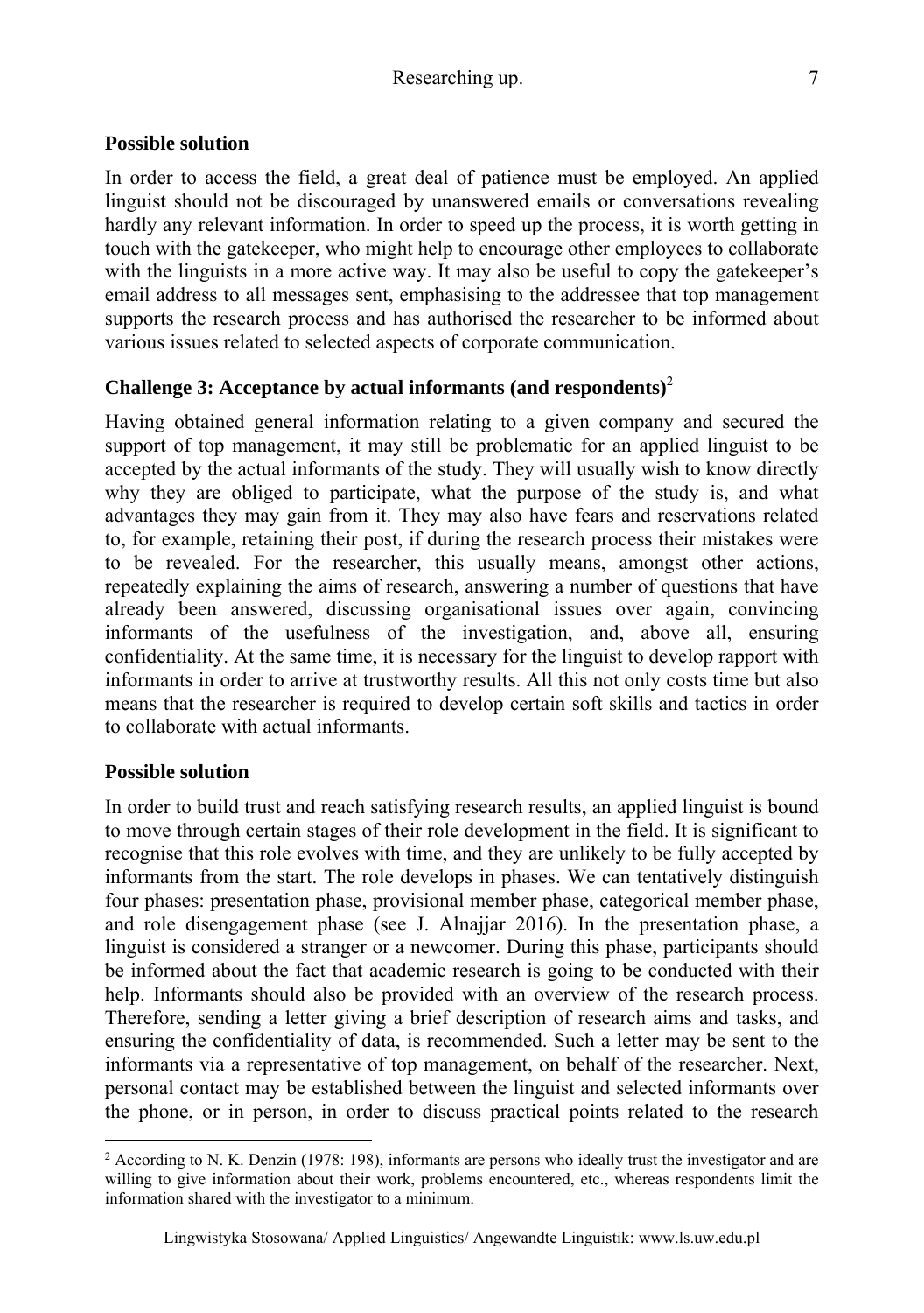process (e.g. interviews schedule, form and schedule of observations, forms of communication, etc.). During this initial contact, the applied linguist can build a relationship with informants. Informants usually recognise the role of the linguist as a researcher in the second phase, i.e. provisional member phase. In this phase, the applied linguist conducts interviews and observations, and thus has a chance to speak with the informants in person both formally and informally during lunch and coffee breaks. This presents an opportunity for informants to directly ask the linguist about research aims and results. It is also a chance to pose further questions concerning the researcher's academic career, interests, history, etc. At the same time, the personal contact enables the applied linguist to develop a good and open relationship and to build trust. As a result, the linguist becomes a member of the community in which the informants work on a daily basis, even though he or she does not participate in the same work-related tasks as the informants. In due course, the applied linguist becomes a so-called "categorial member" of the informants' community. This happens in the third phase, during which the applied linguist becomes accepted during meetings and situations previously considered confidential, to which they were originally denied access. Furthermore, the informants become more willing to share information, including personal information, discuss facts, and exchange opinions. However, the applied linguist must be careful to not "go native", through meticulously documenting contact with the informants in a transparent way and thus keeping a research distance (see L. Schmelter 2014: 43). During the final stage of fieldwork, the applied linguist is confronted with removing themselves from the field. With friendships established, the applied linguist must be careful not to let informants influence research results, for example by strictly forbidding any form of advice by the informants. All in all, it is important that when undertaking fieldwork, the applied linguist recognises the various stages of his or her role development and allows enough time to move through them.

#### **Challenge 4: Research as intervention**

"Any form of research is an intervention that disturbs, influences or even changes the context in which the study is done" (U. Flick 2007: 123). Research activities in a business context pose a good example of such a disturbance. The research participants' daily work is disrupted and they are asked questions, to which in their view the answers are obvious. Sometimes the applied linguist might trigger insecurity in the participants by observing their work habits, which for example, from the participants' point of view might be interpreted as looking for a reason to fire them. All this may make the participants behave unnaturally or unwilling to share their knowledge or present sincere opinions. This, in turn, poses a big challenge for the applied linguist. Additionally, when informants are of a higher status than the linguist, the disturbance may be expressed explicitly and thus negatively influence the relationship between the applied linguist and the research participants. This might occur in the case of researching corporate communication.

# **Possible solution**

The applied linguist's aim is to produce reliable results. Therefore, the linguist should take the opportunity to assure participants on various occasions (letters, coffee breaks,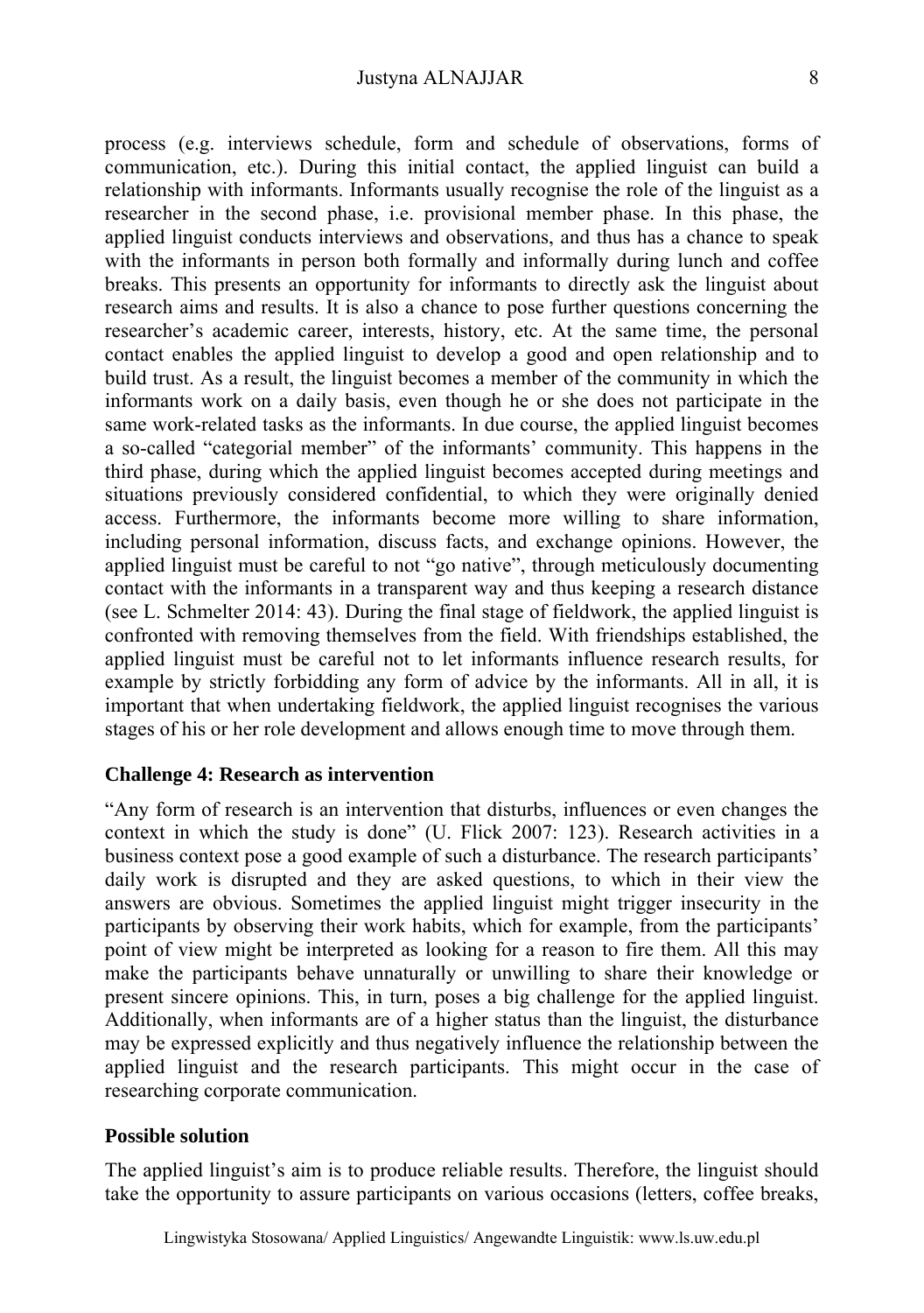# Researching up. 9

interviews, emails, phone calls, etc.) that research results will be used solely for academic purposes. It should be noted that the applied linguist should be prepared to repeat the same information many times on different occasions, requiring a great deal of patience. The way the relationship between the applied linguist and informants may develop has been discussed under Challenge 3. In principle, over time the presence of the applied linguist will be accepted by the participants. It can be added that in order to encourage informants to fully cooperate, the applied linguist should attempt to convince them about the academic purposes of research, thus making them further trust the researcher. This might be achieved by explaining the relevance of research results, more than once if need be. People are more willing to share information, discuss, and explore their daily professional issues, if they can expect new and credible insights afterwards. Consequently, this should lead to reaching good and trustworthy results on the part of the researcher.

#### **5. Conclusion**

Research into communication in global corporations is far more complex than presented in this paper. Above all, it requires the consideration of methodological solutions for the purposes of researching communication conducted in a so-called "third language" by professionals developing a "third culture" in the course of their collaboration. This paper, however, focuses solely on general research-up questions in the field of global corporations and leaves out challenges strictly related to intercultural and multilingual issues. It shows how linguistic and ethnographic approaches are interlinked when an applied linguist conducts research into corporate communication.

It may be concluded that applied linguists who would like to conduct research projects into communication in global corporations should, in the first instance accept that they will have a lower status than their informants and thus should employ a great deal of patience when setting up collaboration with industry partners. Once an applied linguist has entered the field, it is highly probable that the collaboration will go smoothly and above all will bring useful results. However, applied linguists should be aware of the fact that fieldwork may go relatively slowly and require movement through various phases of role development in the field. In addition, there will inevitably be the need to deal with certain fears, questions, and issues that may arise for both the applied linguist and corporate representatives throughout the research process.

Having gone through the challenges of fieldwork, an applied linguist may carry out interesting research projects in a dynamic corporate environment and attain valuable results, thus contributing to the development of business linguistics. Indeed, as hermetic and closed as the corporate world remains, it opens up numerous research possibilities for applied linguists and lets them develop and test their models and theories. It also enables them to collect invaluable research experience, which subsequently translates into the development of didactic material and enriches the curricula of tertiary courses.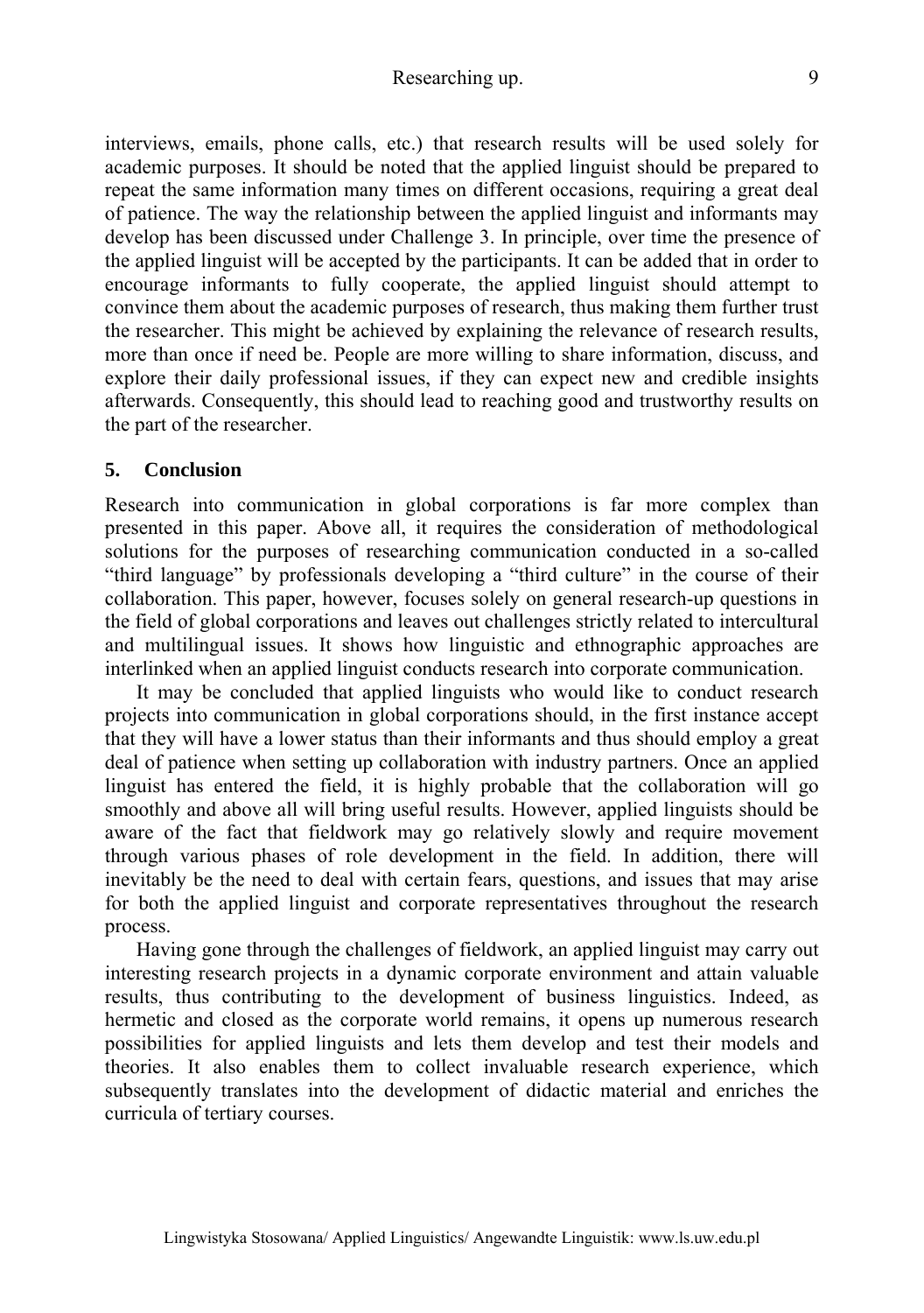# **References**

- Alnajjar, J. (2016), *Communication Audit in Globally Integrated R&D Project Teams. A Linguistic Perspective.* Frankfurt a. M. etc.
- Alnajjar, J. (2015), *Mixed Qualitative Methods in Conducting Business Communication Audits.* In: Proceedings of the 14th European Conference on Research Methodology for Business and Management Studies ECRM 2015 Malta. Malta, 1– 9. URL http://rc-bca.iksi.uw.edu.pl/documents/9957757/ 10906394/ Alnajjar\_Justyna\_ECRM2015.pdf. (Accessed 17 January 2016).
- Breuer, F. (2011), *The "Other" Speaks Up. When Social Science (Re)presentations Provoke Reactance from the Field.* In: Forum Qualitative Social Research 12(2), Article 23. URL http://www.qualitative-research.net/index.php/fqs/article/view/
- 1667/3230. (Accessed 17 January 2016)
- Coffin, C./ T. Lillis/ K. O'Halloran (2010), *Introduction.* In: C. Coffin/ T. Lillis/ K. O'Halloran (eds), *Applied Linguistics Methods. A Reader.* London/New York,  $1 - 7$
- Crawford Camiciottoli, B. (2015), *Challenges and Opportunities in Accessing Discourse Data in Business Settings: Some Reflections on Research Experiences.* In: Hermes – Journal of Language and Communication in Business. 54-2015, URL http://ojs.statsbiblioteket.dk/index.php/her/article/view/22948/ 20058. (Accessed 13 February 2016)
- Denzin, N.K. (1978), *The Research Act. A Theoretical Introduction to Sociological Methods.* 2nd ed., New York etc.
- English, F./ T. Marr (2015), *Why Do Linguistics? Reflective Linguistics and the Study of Language.* London etc.
- Flick, U. (2007), *Managing Quality in Qualitative Research.* Los Angeles etc.
- Harburg, E. (1966), *Research Map*. In: American Scientist 54: 470.
- Hofstede, G. (2001), *Culture's Consequences. Comparing Values, Behaviors, Institutions, and Organizations Across Nations.* Thousand Oaks/London/New Delhis.
- Hofstede, G./ G.J. Hofstede/ M. Minkov (2010), *Cultures and Organizations. Software of the Mind. Intercultural Cooperation and Its Importance for Survival.* 3rd ed., New York etc.
- Island of Research. URL http://blogs.yahoo.co.jp/kn\_hosoi\_hue/12115081.html. (Accessed 13 February 2016)
- Kaplan-Weinger, J./ Ch. Ullman (2015), *Methods of the Ethnography of Communication. Language in Use in Schools and Communities.* New York/London.
- Nagel, K. (2012), *Professionelle Projektkommunikation. Mit sechs Fallbeispielen aus unterschiedlichen Branchen.* Wien.
- Rampton, B. (2010), *Linguistic ethnography, interactional sociolinguistics and the study of identities.* In: C. Coffin/ T. Lillis/ K. O'Halloran (eds), Applied Linguistics Methods. A Reader. London/New York, 234–250.
- Rapley, T. (2007), *Doing Conversation, Discourse and Document Analysis.* Los Angeles etc.